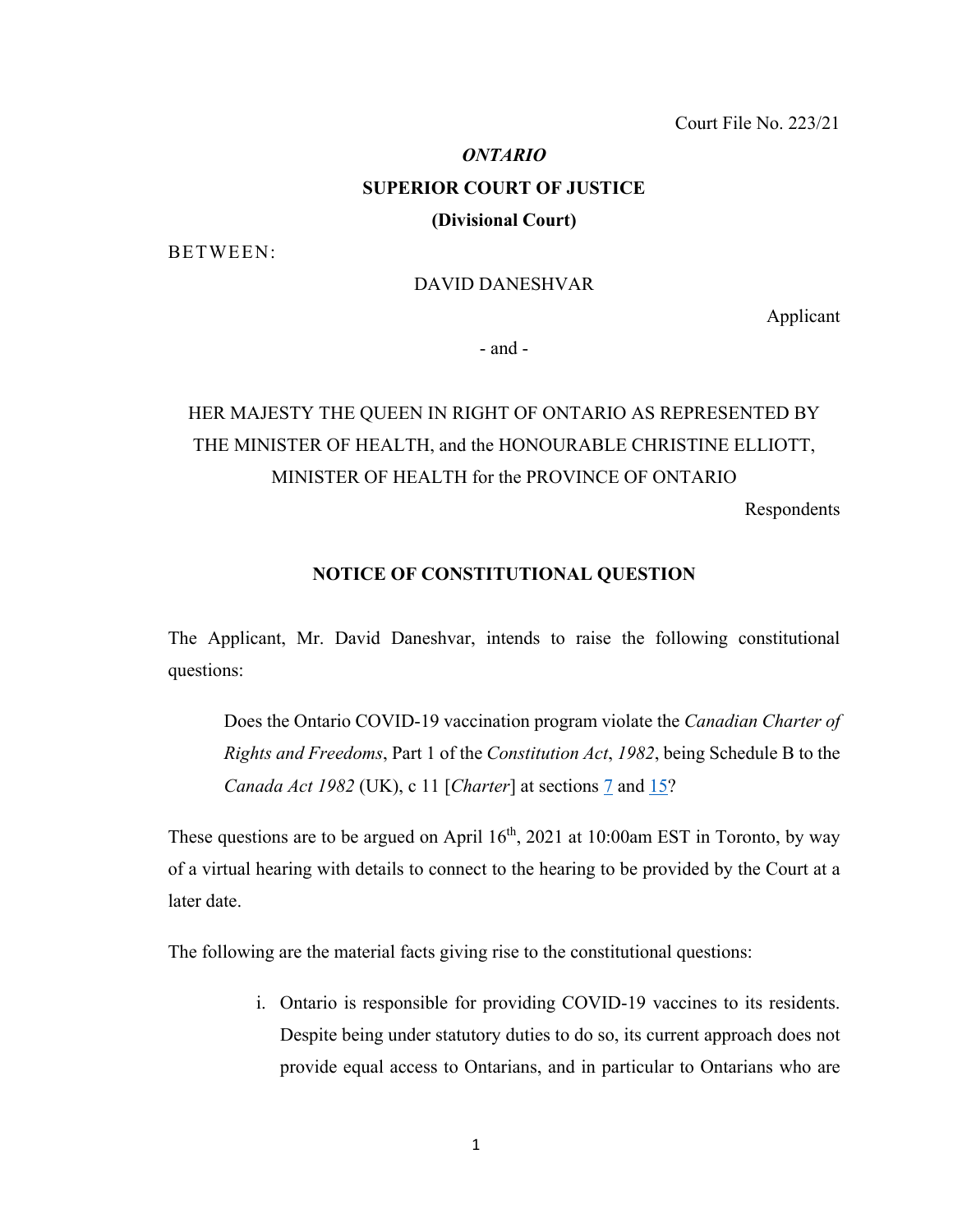members of enumerated and analogous grounds under the *Human Rights Code,* [RSO 1990, c H.19](https://www.canlii.org/en/on/laws/stat/rso-1990-c-h19/latest/rso-1990-c-h19.html?autocompleteStr=human%20rights%20code&autocompletePos=1) [the *Code*], and s. 15 of the *Charter*.

- ii. The province determines how to distribute the vaccines allocated to Ontario. The province is also responsible for identifying which residents receive the vaccination and at what level of priority. The Minister of Health has identified an estimated 9 million residents as part of the Phase II vaccination roll out program. These are residents who are determined by the province to be high risk and most in need of the vaccine. This Application does not challenge the prioritization of residents for vaccination but rather accessibility of the vaccines to those prioritized for access. If the province purports to prioritize individuals on the basis membership to groups prioritized for access, but fails to accommodate their access, then it is not *bona fide* prioritization, but instead is denial of accommodation and a denial of access.
- iii. The Minister of Health has established mass vaccination programs that do not accommodate the needs of, and therefore excludes, members of priority groups who are also members of enumerated or analogous grounds under the *Charter*.
- iv. The Minister was advised by various tables of experts who lent their expertise to develop a vaccination program that would ensure equal access, and protect the life and the security of persons who are members of groups which are at the highest risk from COVID 19. These experts and the Ministry, established guidelines for accommodating individuals in groups prioritized for access. These accommodations required planning and time. Nevertheless, the Ministry failed to initiate a vaccination program which would accommodate these individuals on a timely basis. It also failed to engage provincial resources required for the necessary accommodations. This delay violated both s. 7 and 15 of the *Charter*.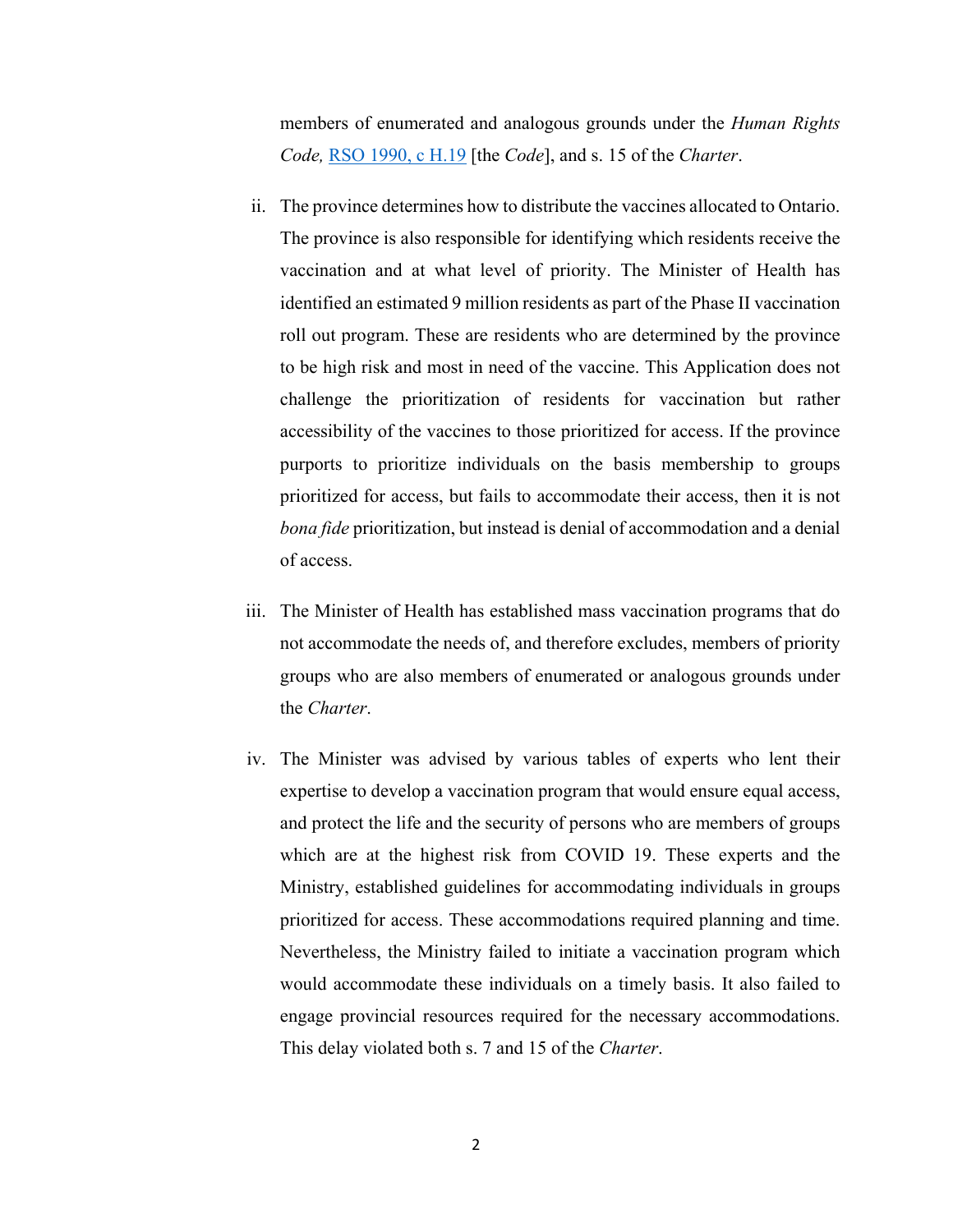- v. Instead of planning and implementing accommodations for individuals of groups prioritized for vaccine access, the Ministry purported to delegate its responsibility to rollout the vaccines to Public Health Units ("PHUs"). In doing so, it failed to direct PHUs to fulfill the province's accommodation duty on its behalf, and it failed to require PHUs to implement its vaccine equity guidelines.
- vi. Ontario has created the [Vaccine Distribution Implementation Plan](https://www.ontario.ca/page/ontarios-vaccine-distribution-implementation-plan)<sup>[1](#page-2-0)</sup> and the [Ethical Framework for COVID-19 Vaccine Distribution](https://www.ontario.ca/page/ethical-framework-covid-19-vaccine-distribution)<sup>[2](#page-2-1)</sup> which is to be read in conjunction with the Ontario Human Rights Commission's [Policy](http://www.ohrc.on.ca/en/policy-statement-human-rights-based-approach-managing-covid-19-pandemic)  Statement on a Human Rights [Based Approach to Managing the COVID-](http://www.ohrc.on.ca/en/policy-statement-human-rights-based-approach-managing-covid-19-pandemic)[19 Pandemic](http://www.ohrc.on.ca/en/policy-statement-human-rights-based-approach-managing-covid-19-pandemic)[3](#page-2-2) to guide the PHUs in their vaccination rollout plans. It was recommended that PHUs consider these documents when creating vaccination plans.
- vii. The PHUs were required to submit their plans to the province for approval. The Minister has a statutory duty to ensure the plans provide equal access to Ontarians. It has failed to abide by this duty by approving and overseeing the rollout of plans which will not and are not delivering equal access to the vaccines.
- viii. PHUs are required to implement Ontario Public Health Standards which include reference to health equity and equality of access to health care services such as immunizations (*Health Protection and Promotion Act*, [RSO 1990, c. H.7, s.7\(1\)](https://www.canlii.org/en/on/laws/stat/rso-1990-c-h7/latest/rso-1990-c-h7.html?autocompleteStr=RSO%201990%2C%20c.%20H.7&autocompletePos=1#sec7subsec1) [*HPPA*]). These terms must be interpreted with aid from the *Code* and s. 15 of the *Charter*. At a minimum PHUs were therefore required to implement the province's vaccine equity guidelines for the vaccination of priority groups. The provincial delegation failed to make clear that PHUs were to assume the provincial obligation to accommodate those excluded by its mass vaccination efforts. The province

<span id="page-2-0"></span> <sup>1</sup> <https://www.ontario.ca/page/ontarios-vaccine-distribution-implementation-plan>

<span id="page-2-1"></span><sup>2</sup> <https://www.ontario.ca/page/ethical-framework-covid-19-vaccine-distribution>

<span id="page-2-2"></span><sup>3</sup> <http://www.ohrc.on.ca/en/policy-statement-human-rights-based-approach-managing-covid-19-pandemic>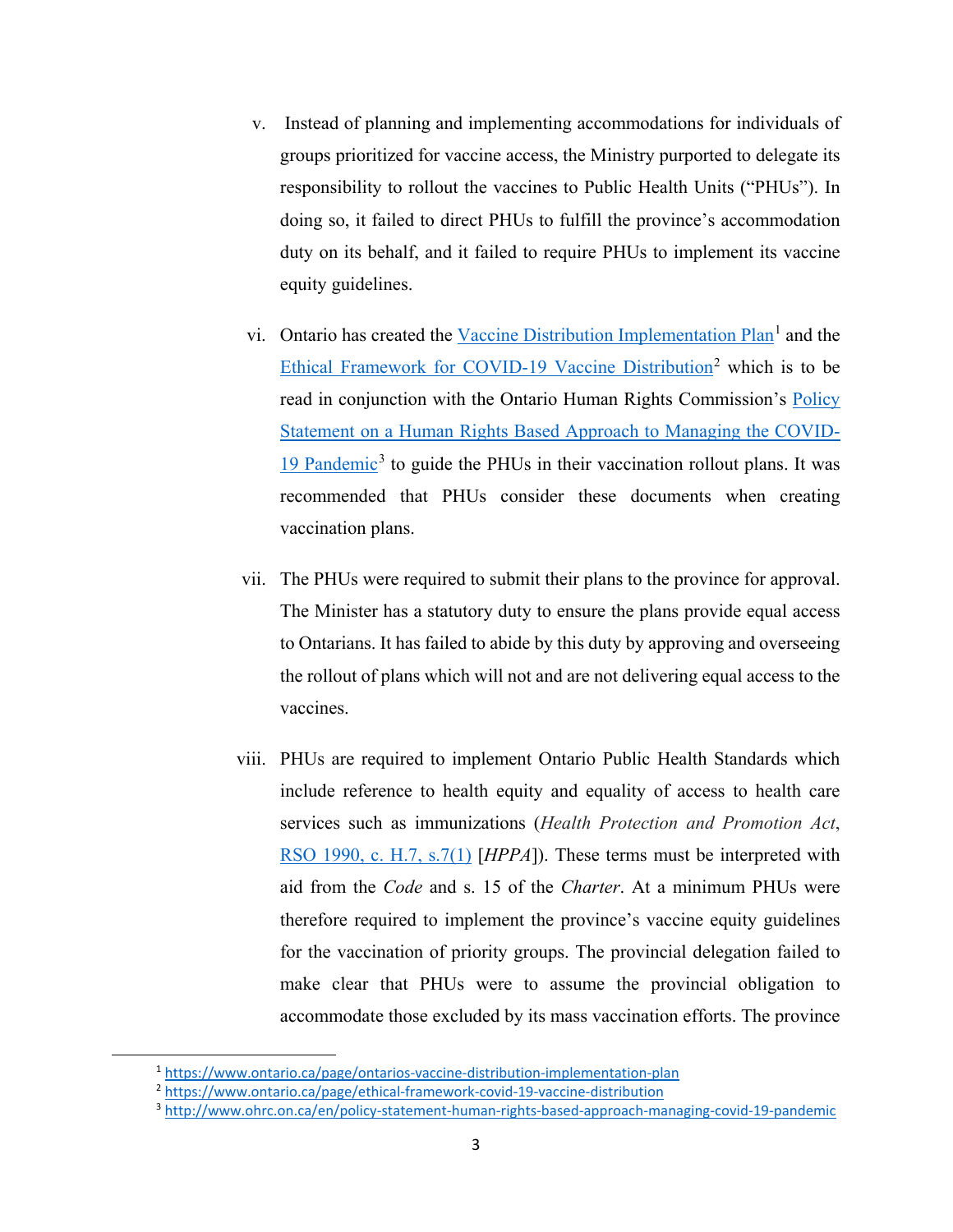has likewise failed to monitor and enforce compliance where PHUs fail to provide equal access.

- ix. To assist in the vaccination rollout, the province has created an online booking portal which PHUs can use. When a resident has been identified as being a member of those prioritized to receive the vaccine, they will have access to book an appointment through the online portal. The appointment will be made at the mass vaccination site closest to the individual's residence (based on postal codes). Depending on the vaccine, a follow-up appointment can also be booked if required. A person can also make an appointment over the phone.
- x. This online booking system is inaccessible to those who are blind, are not computer literate or do not have access to a computer such as the elderly. Likewise, phone booking system will be inaccessible to those who do not have access to phones or cannot afford to be on hold for extended periods of time. Moreover, the system is inaccessible to those whose first language is not English or French. The province has created a booking system which presents an access barrier to vulnerable populations. It is these same vulnerable populations which have been prioritized as requiring access to the vaccine.
- xi. Some PHU plans reference mobile and/or neighbourhood clinics as alternatives to the mass vaccination sites. However, these clinics are not functioning at a level which provide equal access, if they exist at all. The province is not taking any steps to address this access issue. As such, it is failing in its duty to accommodate.
- xii. The populations most at risk of suffering as a result of the province's failures to accommodate and ensure equity in the vaccination program are house-bound elderly persons, persons with disabilities, persons who do not have access to computers or ready access to a phone, Indigenous, Black, persons of colour, and persons whose first language is not English or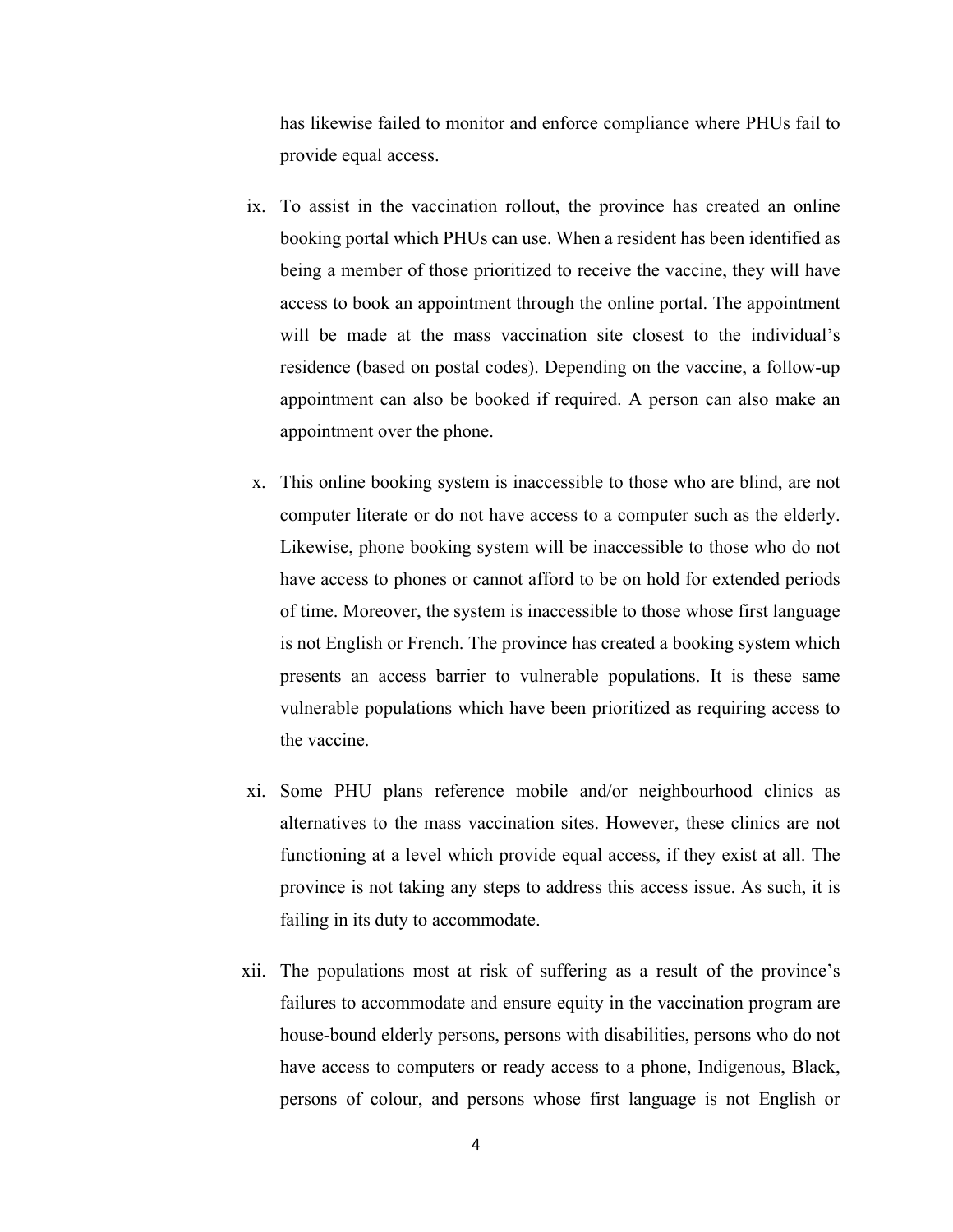French. These individuals, who cannot help themselves to the booking system relied upon by the province, will be left behind.

- xiii. Despite being on the list prioritized to receive the vaccination, these individuals are not able to access the booking system which would enable them to receive the vaccine. Moreover, many of these individuals cannot attend mass vaccinations sites. These individuals face two barriers, one in the access to book an appointment to receive the vaccine and then again in not being able to attend the location where vaccines are primarily being administered at mass vaccination sites.
- xiv. It will take time, effort and therefore resources to identify these individuals and provide them with the vaccine. The province failed to initiate a timely accommodation planning process and failed to make provide PHUs with provincial resources necessary to ensure equal access to vaccinations. Because of the delay and the urgency involved, even more provincial resources are required. The province has delegated the responsibility for finding and vaccinating these individuals to the PHUs, but has provided inadequate resources to enable the PHUs to be able to spend the time required to locate these vulnerable populations.
- xv. The province bears the overall responsibility for the vaccination program. It approved the local PHU plans which detail how the vaccines will be provided to Ontarians. The province has both the means and statutory duty to require and enforce equity in the vaccination program. Likewise, the province has a duty to accommodate residents in providing access to the vaccine. Vaccines are not being provided in a way which respects equal access.
- xvi. There is pressure to rollout the vaccines in a timely manner so as to work towards herd immunity as fast as possible. There are logistical challenges such as proper vaccine storage and vaccine expiry dates which further complicate the rollout process. These factors make it more likely that groups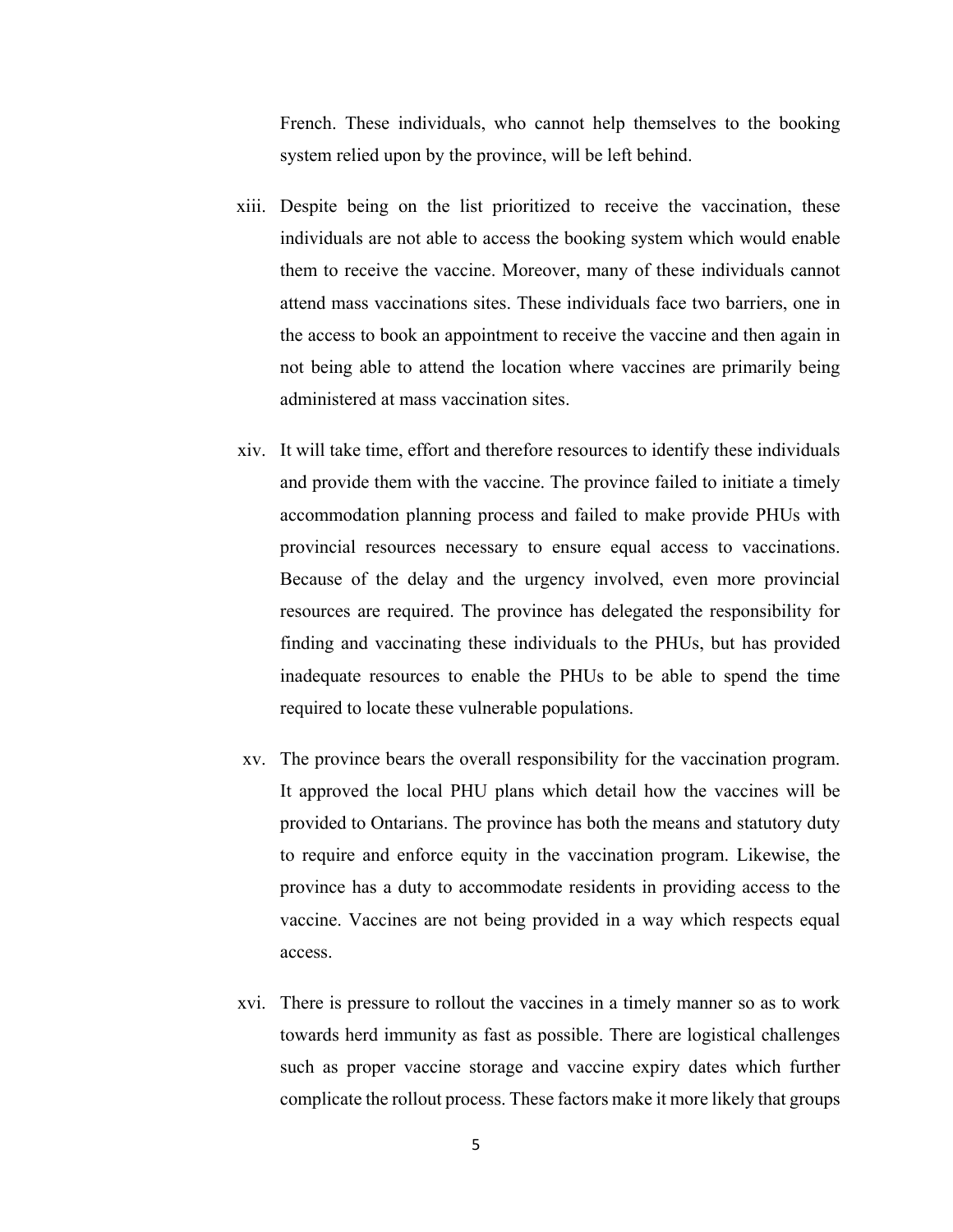which have been prioritized to receive the vaccine but are harder to reach, will simply be ignored until time permits the effort required to reach these populations. Many of those who were prioritized to receive vaccination first based on their need, will therefore be amongst the last to receive it, thereby depriving them of their lives and/or the security of their persons without regard to the principles of fundamental justice.

- xvii. An example of the dangers arising from the province's failure to ensure an equitable vaccination program are evidenced by the recent events in York Region. On or about March 5, 2021, access to surplus vaccines were granted to those aged 80 and above. Access to these vaccines were granted through the PHUs online booking system. There was no attempt nor effort made to reserve some of those vaccines for the purposes of reaching individuals in that age bracket who could not avail themselves to the online booking portal. This is precisely the outcome that has occurred in other jurisdictions where equity is not mandated or enforced. Those most in need of protection, are simply left behind.
- xviii. The province has committed to collecting sociodemographic information from those who receive the COVID-19 vaccine. This will be collected on a voluntary basis to identify who is, and who is not accessing the vaccine. This *ex post facto* review of critical data will identify too late, the gaps in the vaccination rollout. By that point, the vulnerable will have been missed, and the opportunity to ensure those entitled to priority access of the vaccine will be lost.

The following is the legal basis for the constitutional question

i. The province's failure to ensure equity is a key component of the vaccination program, to fulfill its accommodation obligations in vaccine delivery, and supply the PHUs with the resources required to implement equal access, violates section 7 of the *Charter*.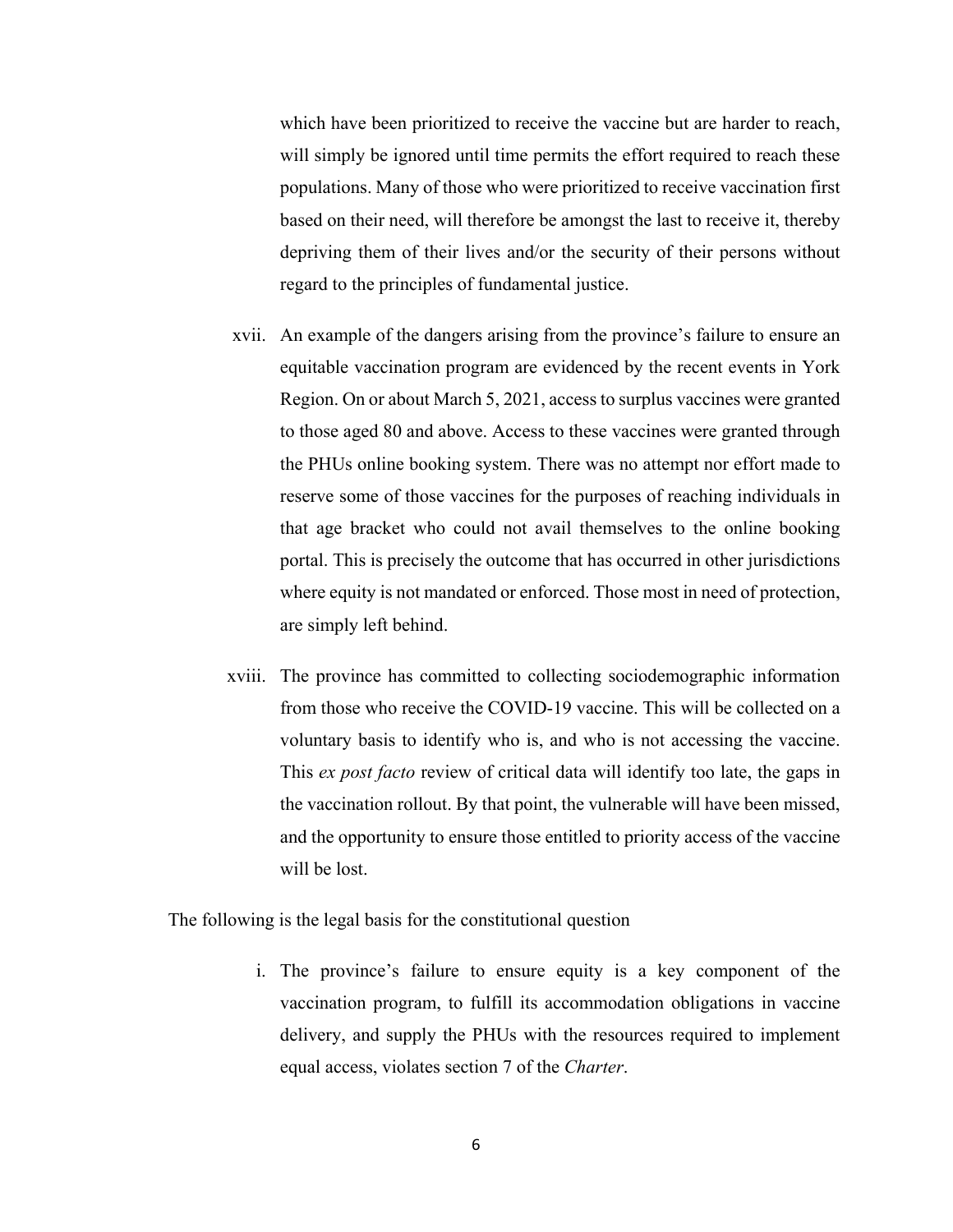- ii. The right to life and the security of the persons are endangered as those entitled to priority vaccine access will be in effect denied such access.
- iii. Individuals such as the Applicant have been identified for priority access to the vaccines because they are particularly susceptible to either getting COVID, experiencing complications arising from COVID, or both. The province has identified these individuals as being at risk for death and prioritized them on this basis. However, the provincial plans approved to date do nothing to ensure this prioritization can be implemented.
- iv. The Supreme Court of Canada has declared that lack of timely access to health care is a source of a violation both to the right to life and the right to the security of the person (*Chaoulli v Quebec (Attorney General)*, [2005](https://www.canlii.org/en/ca/scc/doc/2005/2005scc35/2005scc35.html?autocompleteStr=2005%20SCC%2035&autocompletePos=1)  [SCC 35\)](https://www.canlii.org/en/ca/scc/doc/2005/2005scc35/2005scc35.html?autocompleteStr=2005%20SCC%2035&autocompletePos=1). Both are engaged in this case.
- v. The access barriers prevent timely vaccination of individuals determined by the province to be at high risk for illness and death caused by COVID-19. This risk also violates the security of the persons (*R v Morgentaler*, [\[1988\]](https://www.canlii.org/en/ca/scc/doc/1988/1988canlii90/1988canlii90.html?autocompleteStr=%5B1988%5D%201%20SCR%2030&autocompletePos=1)  [1 SCR 30,](https://www.canlii.org/en/ca/scc/doc/1988/1988canlii90/1988canlii90.html?autocompleteStr=%5B1988%5D%201%20SCR%2030&autocompletePos=1) at pp.105-6).
- vi. This violation is arbitrary and therefore not in accordance with the principles of fundamental justice. Specifically, the vaccination program identifies who is entitled receive access during the various phases, but does not provide the accommodations required to ensure such access. Thus, the object of the program, namely to ensure timely delivery to those most at risk, does not correspond with the effect of the same, namely, to exclude those identified to receive the vaccine (*Canada (Attorney General) v Bedford*, [2013 SCC 72, at para 98\)](https://www.canlii.org/en/ca/scc/doc/2013/2013scc72/2013scc72.html?autocompleteStr=2013%20scc%2072&autocompletePos=1#par98).
- vii. The province's vaccination program violates section 15 of the *Charter*. The unaccommodated, at-risk groups identified above, represent enumerated categories under section 15 of the *Charter* namely: age, race, disability, and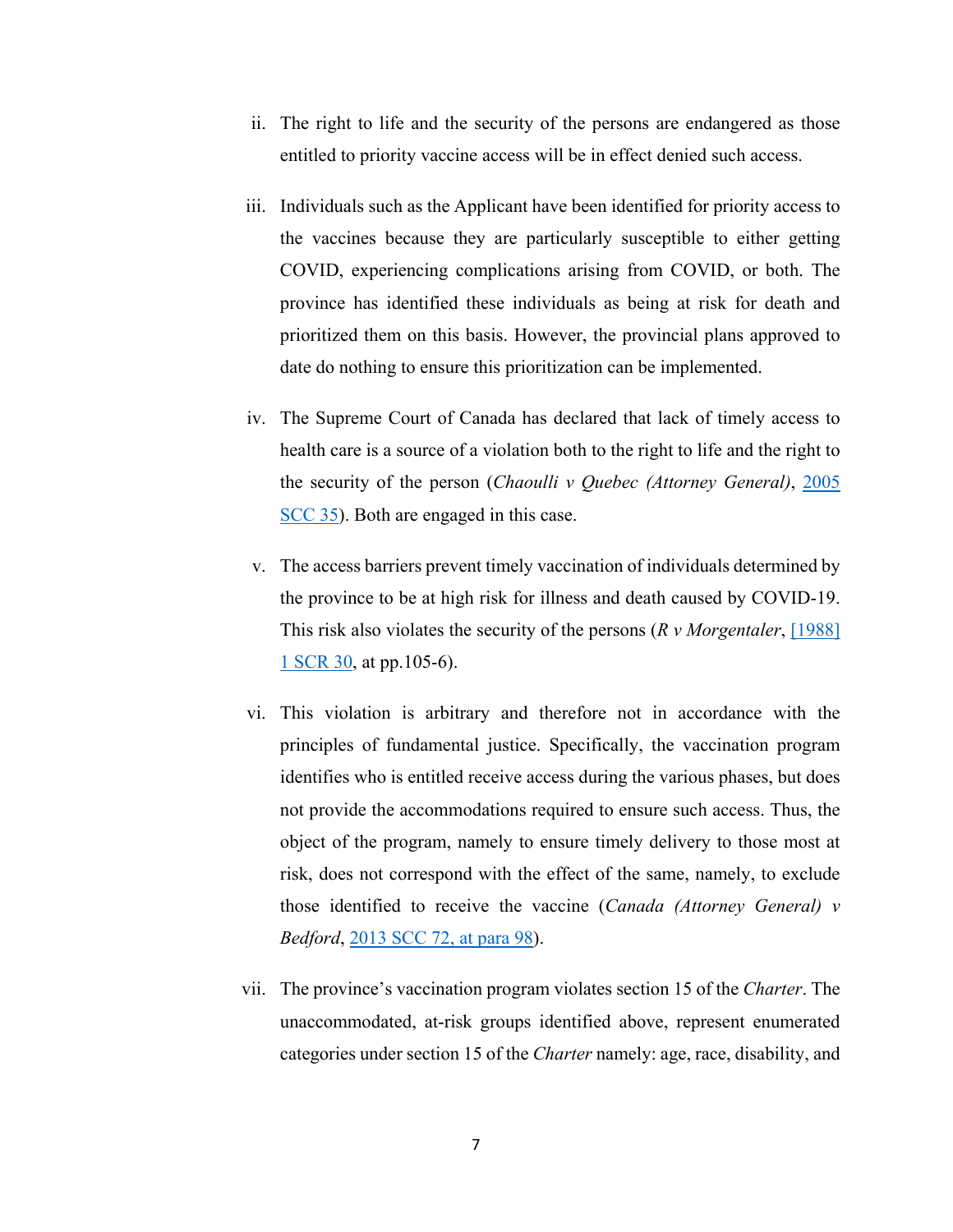persons of Indigenous descent (*Eldridge v British Columbia (Attorney General)*, [\[1997\] 3 SCR 624\)](https://www.canlii.org/en/ca/scc/doc/1997/1997canlii327/1997canlii327.html?autocompleteStr=%5B1997%5D%203%20SCR%20624&autocompletePos=1).

- viii. These individuals face differential treatment. Despite being identified for timely access to a vaccine, they face barriers in the vaccination program (*Fraser v Canada (Attorney General*, [2020 SCC 28, at para 50](https://www.canlii.org/en/ca/scc/doc/2020/2020scc28/2020scc28.html?autocompleteStr=2020%20scc%2028&autocompletePos=1#par50) [*Fraser*]). The failure to accommodate these individuals perpetuates the historical disadvantages these groups have faced. This continues to devalue their role in society (*Fraser*, at [para 76\)](https://www.canlii.org/en/ca/scc/doc/2020/2020scc28/2020scc28.html?autocompleteStr=2020%20scc%2028&autocompletePos=1#par76).
	- ix. By focusing vaccination efforts on those who can "help themselves" to the mass vaccination set up, which is the primary method of vaccination, these vulnerable groups will be left behind.
	- x. The Respondent's *Charter* violations cannot be saved by section 1 of the *Charter*. While the province's vaccination program has a pressing objective, there is no rational connection between the limit and the rights being violated (*R v Oakes*, [\[1986\] 1 SCR 103\)](https://www.canlii.org/en/ca/scc/doc/1986/1986canlii46/1986canlii46.html?autocompleteStr=%5B1986%5D%201%20SCR%20103&autocompletePos=1). The program is meant to prioritize and therefore protect those is currently excludes. This cannot be rational. Moreover, it does not minimally impair their section 7 or 15 rights. If these vulnerable groups are left behind now, they may be reached later and receive the vaccine, but not in a manner which respects their prioritization as identified by their need and as articulated by the province.
- xi. The province must remedy the *Charter* violations (ss. [24,](https://canlii.ca/t/8q7l#sec24) [52\)](https://canlii.ca/t/8q7l#sec52). The province has failed in its duty to ensure its vaccination program abides by the *Charter*. It decided to delegate its responsibility to the PHUs but failed to approve plans which ensure equity of access or accommodation in vaccine delivery. Early rollouts of Phase II vaccines for example in York Region demonstrate the nature of the harm. Without monitoring and oversight, vaccines are being offered in the way which prioritizes speed at the expense of equity.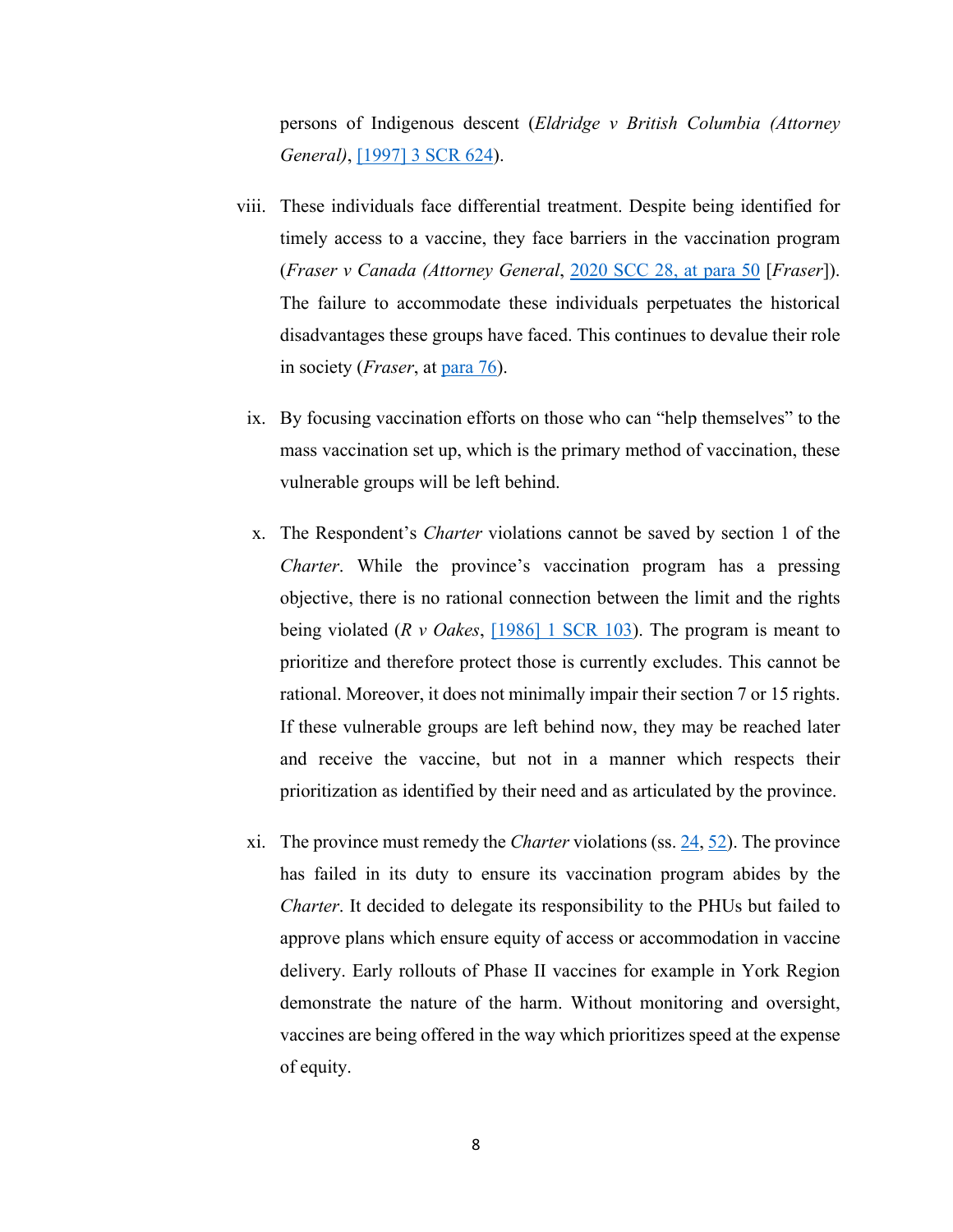- xii. The Applicant seeks an order that requires equity and accommodation in vaccine delivery to be a fundamental requirement of each PHU vaccination plan.
- xiii. Ensuring access for at-risk populations does not need to slow down the vaccination process. If properly resourced, PHUs can leverage provincial resources to identify who lacks access and provide access through an alternative to mass vaccination efforts.
- xiv. The Applicant seeks an order that the Minister of Health provide PHUs the resources required to ensure the vaccination plans can be carried out in an equitable manner.
- xv. The Applicant further seeks an order that the Minister of Health must monitor the rollout of the local vaccination plans and intervene where such plans are not being carried out in accordance what the equity principles outlined.

Date: March 22, 2021

*bakerlaw* 4711 Yonge Street, Suite 509 Toronto, ON M2N 6K8

David Baker LSO# 17674M Kimberly Srivastava LSO# 69867U Tel: (416) 533-0040 Email: [dbaker@bakerlaw.ca](mailto:dbaker@bakerlaw.ca) [ksrivastava@bakerlaw.ca](mailto:ksrivastava@bakerlaw.ca) 

Lawyers for the Applicant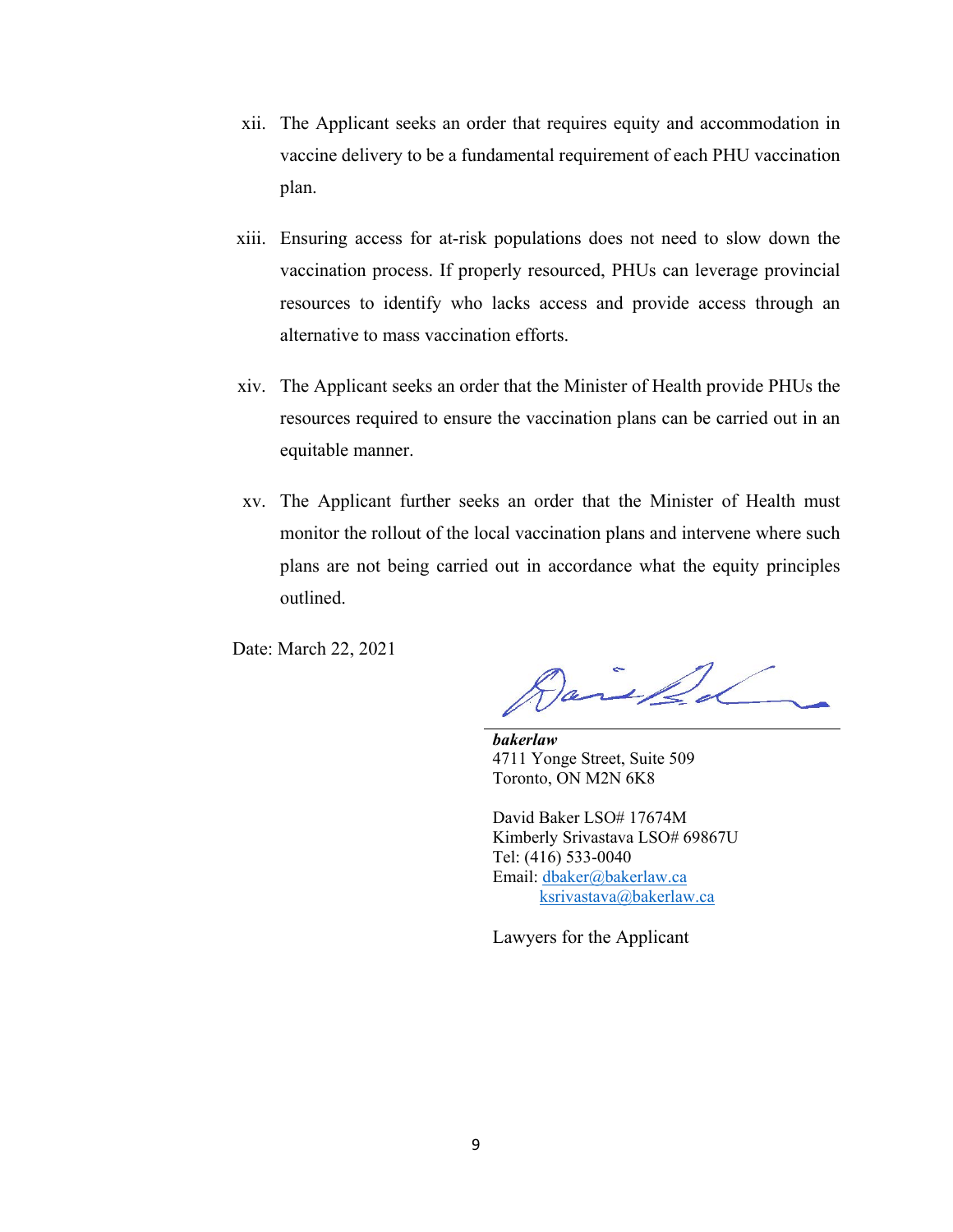TO **Attorney General of Ontario Constitutional Law Branch** 720 Bay St, 4<sup>th</sup> Floor Toronto, ON M7A 2S9

> David Tortell, [David.Tortell@ontario.ca](mailto:David.Tortell@ontario.ca) Padraic Ryan, [Padraic.Ryan@ontario.ca](mailto:Padraic.Ryan@ontario.ca) Zachary Green, [Zachary.Green@ontario.ca](mailto:Zachary.Green@ontario.ca)

Counsel for the Respondents & Accepting Service on Behalf of the Attorney General of Ontario

AND TO **The Attorney General of Canada** 120 Adelaide Street West Suite 400 Toronto, ON M5H 1T1 Via Fax: (416) 952-0298